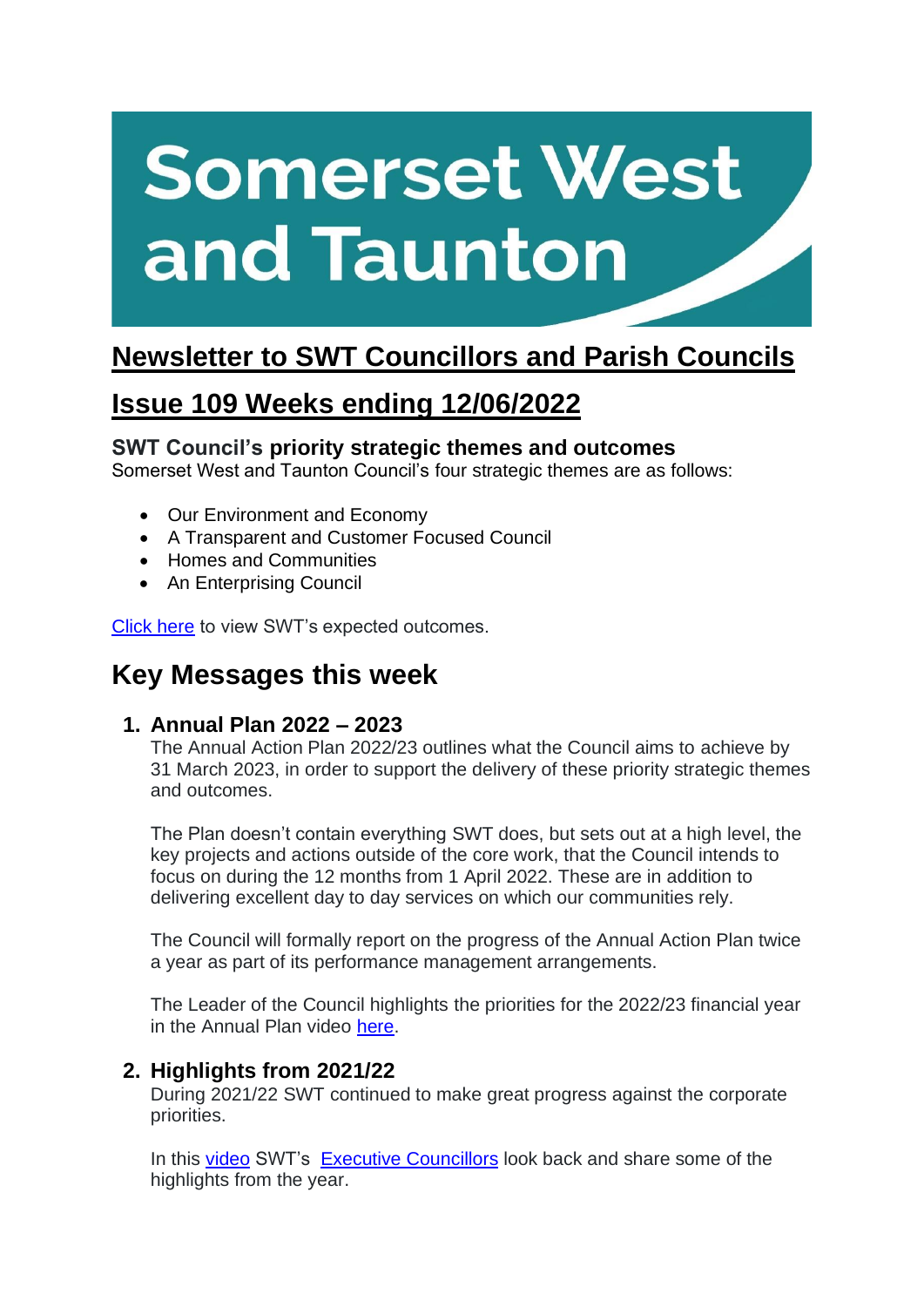#### **3. Democracy and Governance Committee Meetings**

You can search by Committee or by the monthly calendar for details of all [Committee meetings.](https://www.somersetwestandtaunton.gov.uk/your-council/council-meetings/) Here you can find the agendas and minutes of all meetings, as well as which Councillors sit on each Committee.

- **SWT Audit and Governance Committee – Monday 13 June 2022**, in the JMR at 6.15pm. The agenda and report packs can be viewed on the [website.](https://democracy.somersetwestandtaunton.gov.uk/ieListDocuments.aspx?CId=455&MId=3029)
- **SWT Executive Committee – Wednesday 15 June 2022,** in the JMR at 6.15pm. The agenda and report packs can be viewed on the [website.](https://democracy.somersetwestandtaunton.gov.uk/ieListDocuments.aspx?MId=3043&x=1) Deadline for public questions is 4pm Monday 13 June 2022.
- **SWT Licensing Committee – Monday 20 June 2022,** in the JMR at 6.15pm. The agenda and report packs can be viewed on the [website.](https://democracy.somersetwestandtaunton.gov.uk/ieListDocuments.aspx?CId=329&MId=3033) Deadline for public questions is 4pm on Thursday 16 June 2022.
- **Taunton Charter Trustees, Annual General Meeting – 21 June 2022,**  in the JMR at 6.00pm. Deadline for public questions is 4pm on Friday 17 June 2022.

Meetings will still all be live streamed so that members of the public can watch at home. To watch the live stream when the meeting commences, please visit the SWT website by [clicking here.](https://democracy.somersetwestandtaunton.gov.uk/mgCalendarMonthView.aspx) If you are not able to watch the meeting live, you can also watch it after the meeting.

Please see the dates listed above re deadlines for submitting questions or statements. Information on speaking at public meetings is available on the SWT [website.](https://www.somersetwestandtaunton.gov.uk/your-council/speaking-at-a-council-meeting/)

#### **4. Reminder - Town and Parish Register of Interest Forms**

Thank you to those town and parishes that have already returned their Register of Interest Forms. All Town and Parish Councillors are required to fill in a new Register of Interest (ROI) form. A form will need to be completed irrespective of whether they have been a Councillor before. SWT delete and securely destroy any previous ROI forms.

They will have 28 days to return their form following their declaration of acceptance of office. The email address to send the forms to is [governance@somersetwestandtaunton.gov.uk.](mailto:governance@somersetwestandtaunton.gov.uk) If any Councillors decide to print and send the forms in the post, please ensure that they are addressed as:

Governance Team Somerset West and Taunton Council Deane House, Belvedere Road, Taunton,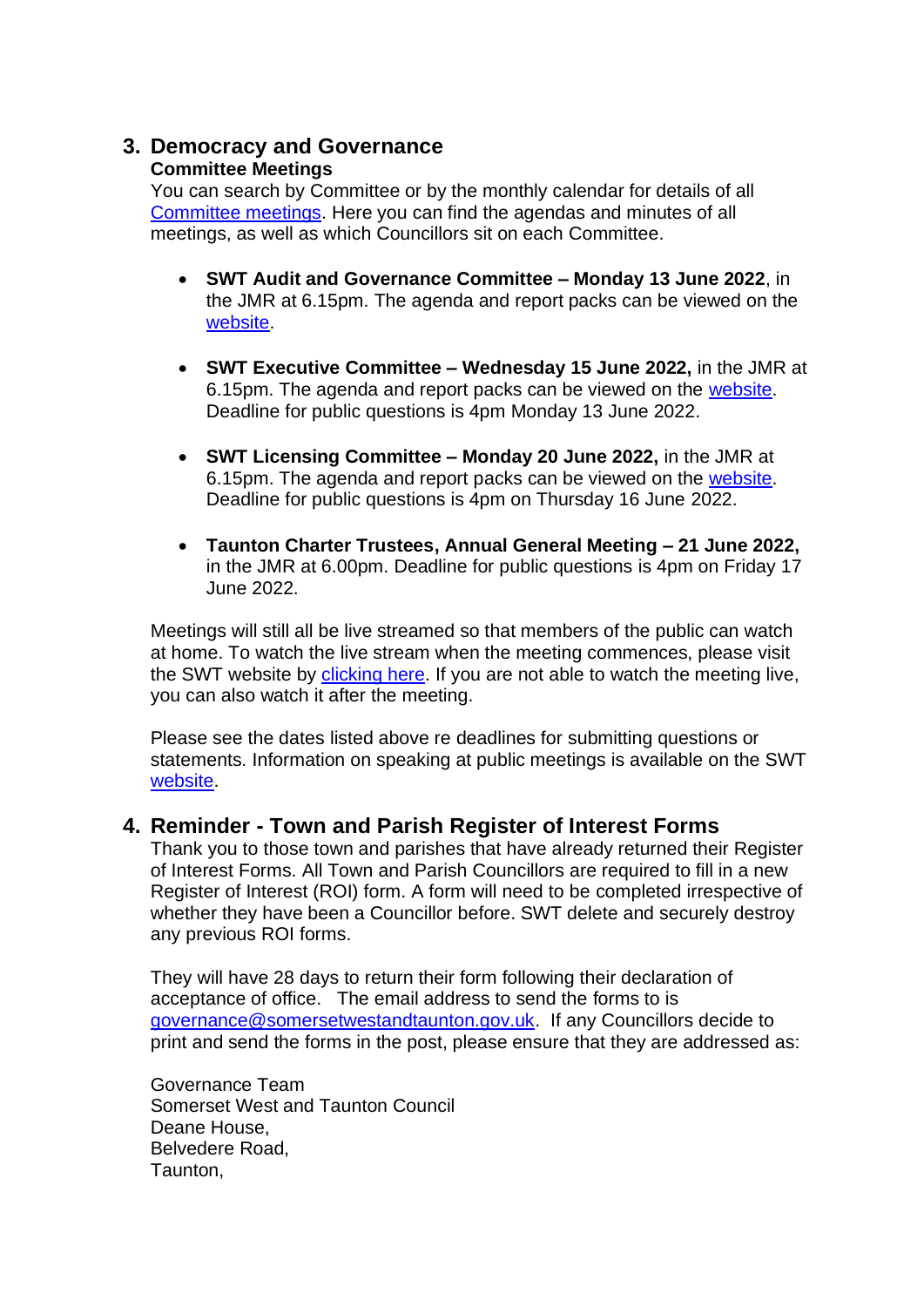#### TA1 1HE

Once the forms arrive with the SWT Governance Team they will have signatures redacted, be scanned, and uploaded to the website. It is a legal requirement that the Monitoring Officer publishes all Register of Interest forms on the SWT website. If any Councillors are concerned about this, please ask them to contact the Monitoring Officer to discuss.

Traditionally, some Town and Parish Councils have been better at returning their ROIs than others. This year the Monitoring Officer will give an update to each Ward Member (in mid to late June) on the returns that are missing so that this can be raised when they are attending the next Town or Parish Council meeting. Updates will also be regularly given to the Standards Committee.

#### **5. SWT supporting Armed Forces Day**

SWT will be showing its support for the Armed Forces by holding two flagraising ceremonies on **Monday, 13 June.**

Services will be hosted at Deane House in Taunton by the Mayor of Taunton, Councillor Sue Lees, and West Somerset House in Williton by the Chair of Somerset West and Taunton Council, Councillor Hazel Prior-Sankey.

The Armed Forces Day flag will be flown leading up to National Armed Forces Day on Saturday 25 June.

Residents wishing to pay their own tributes can find out more at [armedforcesday.org.uk/get-involved.](https://www.armedforcesday.org.uk/get-involved/)

Please [click here](https://www.somersetwestandtaunton.gov.uk/news/swt-supporting-armed-forces-day/) to read the full press release.

#### **6. Council Tax Energy Rebate Payments**

If you are eligible to receive an energy rebate payment and have not yet received it, you can claim now.

SWT will make payment into your bank account. Payments cannot be made by cash or cheque.

If you were in receipt of Council Tax Support on 1 April 2022, on top of the £150 energy rebate, SWT will also add a £24 discretionary top up. This will be applied automatically as part of the claim process.

For those households who do not submit a claim by the end of June, £150 will be paid direct to their Council Tax account and a revised bill will be issued showing the effect this has made to their account.

Please [click here](https://www.somersetwestandtaunton.gov.uk/council-tax/energy-support-payments/?fbclid=IwAR08cUQjDa5oBz1epvMZWu2m8-3FZakSZ2ObHxEM0UEB7AmH0invL1mzHiA) to find out more information and submit a claim for energy rebate.

Claims can also be made over the telephone on [0300 304 8000](tel:03003048000) Monday to Friday 8.30am to 5pm. The same details will be required as for online claims.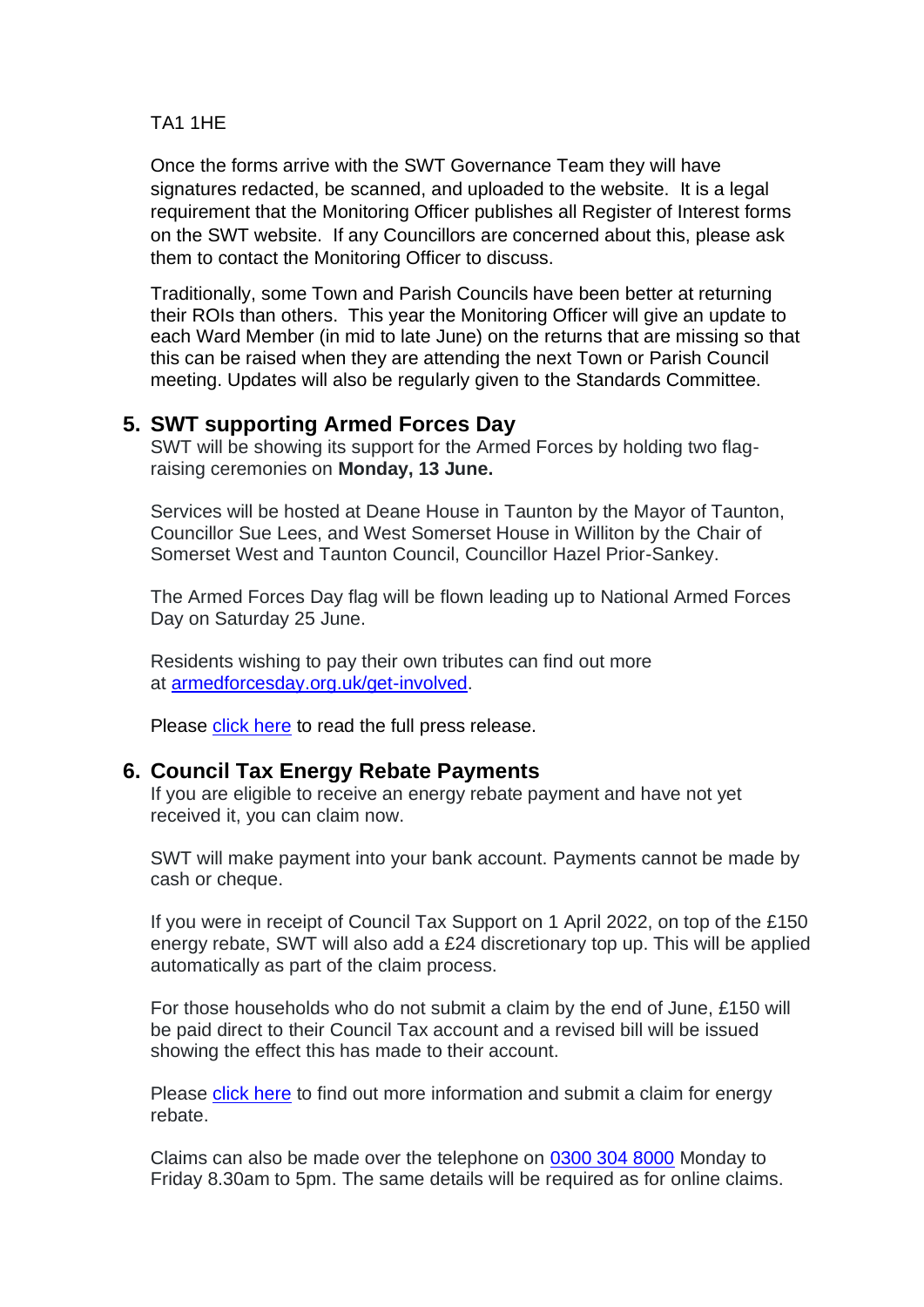#### **7. Litter trial results indicate early positive impact**

Results from SWT Council's litter enforcement trial indicate the scheme is already having an impact, positively influencing attitudes towards littering and helping to clean up the district.

The 12-month trial scheme, which aims to make Somerset West and Taunton a clean and safe place to visit, is being carried out in partnership with East Hampshire District Council (EHDC) and since launching on 1 April 2022, 346 Fixed Penalty Notices (FPNs) have been issued to people carelessly dropping litter in urban and rural hotspots.

Littering carries a maximum fine of £2,500 and potentially, a criminal record. Those caught dropping litter can opt to pay an on-the-spot fine of £100, or £80 if paid within 14 days of the fine being issued.

Please [click here](https://www.somersetwestandtaunton.gov.uk/news/litter-trial-results-indicate-early-positive-impact/) to read the full press release.

#### **8. District Councils to consider joint ecological vision**

SWT and Sedgemoor District (SDC) Councils are working on joint proposals to reverse the deterioration of ecosystems within each Local Authority area.

The joint proposals have been incorporated into an [Ecological Emergency](https://democracy.somersetwestandtaunton.gov.uk/documents/s19566/Appendix%20A%20-%20Ecological%20Emergency%20Vision.pdf)  [Vision](https://democracy.somersetwestandtaunton.gov.uk/documents/s19566/Appendix%20A%20-%20Ecological%20Emergency%20Vision.pdf) and [Action Plan](https://democracy.somersetwestandtaunton.gov.uk/documents/s19567/Appendix%20B%20-%20Ecological%20Emergency%20Action%20Plan.pdf) (EEVAP)*,* which set out the Councils' ambitions to deliver ecological enhancement and protection through a framework of key actions and projects.

It completes SWT's commitment to nature recovery following its declaration of an Ecological Emergency in September 2020 and builds upon the nature-based actions listed in SWT's [Carbon Neutrality and Climate Resilience Action Plan](https://www.somersetwestandtaunton.gov.uk/media/2429/carbon-neutrality-and-climate-resilience-plan.pdf)  [\(CNCR\)](https://www.somersetwestandtaunton.gov.uk/media/2429/carbon-neutrality-and-climate-resilience-plan.pdf) and SDC's [Climate Emergency Action Plan \(CEAP\).](https://www.sedgemoor.gov.uk/article/4093/Climate-Change)

In their [2019 report,](https://nbn.org.uk/wp-content/uploads/2019/09/State-of-Nature-2019-UK-full-report.pdf) [State of Nature Partnership](https://nbn.org.uk/stateofnature2019/) reported that since the 1970's, 41% of UK species have declined, with 15% threatened by extinction and 27% found in fewer places. In Sedgemoor, 63% of its terrestrial SSSI (Sites of Special Scientific Interest) habitat which should be in pristine condition, is in an unfavourable, declining or partially destroyed condition and in Somerset West and Taunton, only 11 out of 35 are described as being in a favourable condition.

Please [click here](https://www.somersetwestandtaunton.gov.uk/news/district-councils-to-consider-joint-ecological-vision/) to read the full press release.

## **9. Somerset Waste Partnership Services (SWP)**

**The Fixy Van is in Otterford on Sunday 12 June**

The Fixy van is in Otterford, between Wellington and Chard, on Sunday 12 June to promote repair, encourage reuse volunteers and accept smart tech donations.

It will be working alongside Otterford's repair café, 11:00am - 2.00pm at Otterford Parish Hall, Bishopswood TA20 3RS.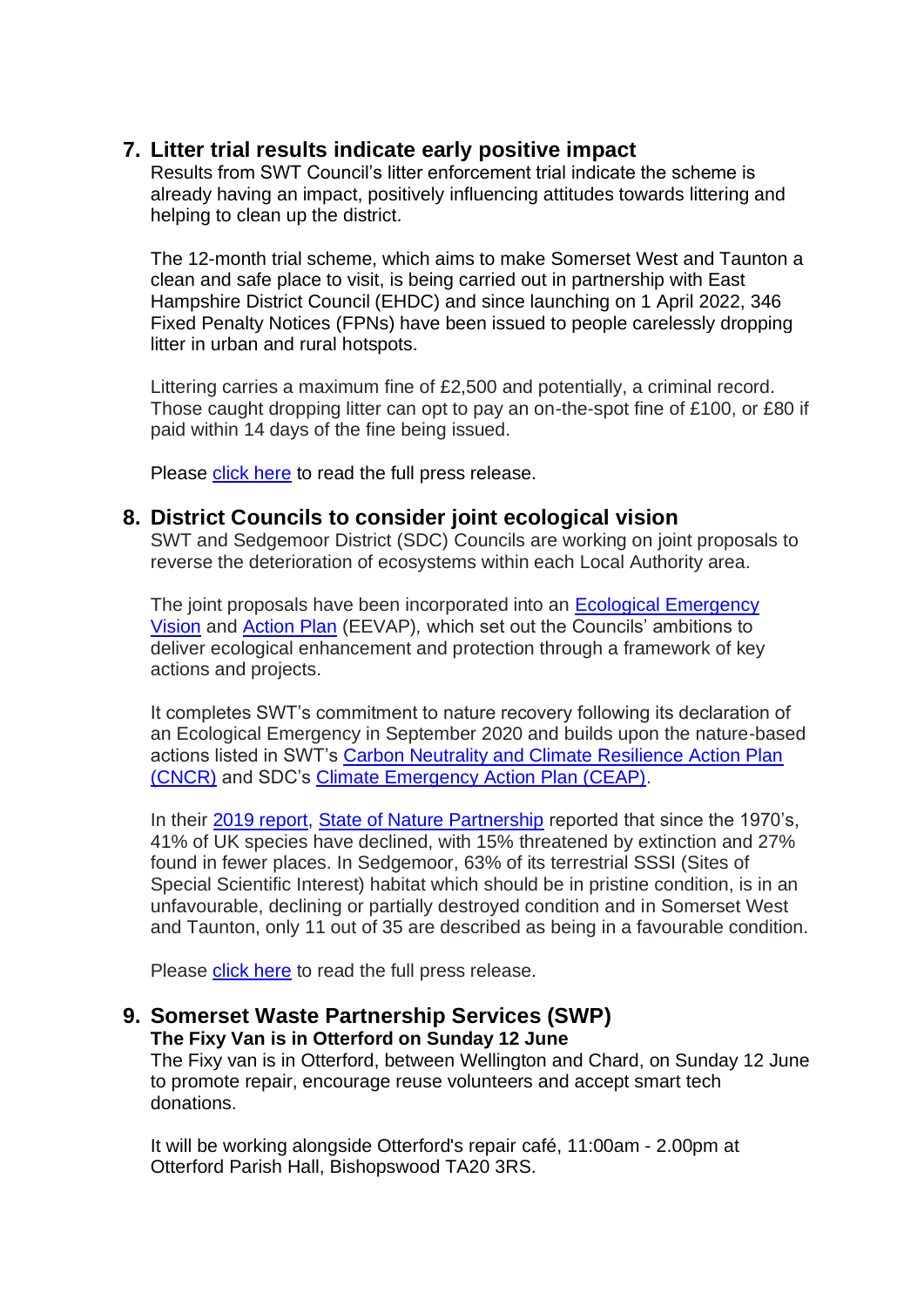Please [click here](https://www.somersetwaste.gov.uk/share-and-repair/?fbclid=IwAR36UHrvhREkUPXcmHLmCTW5mgNt3DtPRPc9M3lKBExrX1V62iffBM-ubFI) to find out more about FIxy and other Repair Café dates.

#### **Platinum Jubilee Waste Collection arrangements.**

Due to the Platinum Jubilee Weekend, all collections are one day later this week, including Friday pick-ups on Saturday 11 June.

This is the perfect excuse to use the My Collection Day feature on the SWP homepage [somersetwaste.gov.uk](https://www.somersetwaste.gov.uk/)

You can use it to download your collection days into the calendar on your laptop or mobile device - it works for Apple and Android devices and sets up automatic reminders, so you need never miss a collection again.

Or you can use the same feature to just check your days online or download a printable copy of your collection day calendar.

You can also check the 12-month calendar that was sent to all homes as part of the roll-out of the new Recycle More service. In some parts of the county, the calendar will cover the Jubilee changes.

## **New Council for Somerset**

#### **Section 24 Agreement explained**

The legal basis for the new council was confirmed in the recent Structural Changes Order (SCO) following consideration by both Houses of Parliament.

Within that SCO, there are also some controls and parameters, particularly around budget and expenditure. These are known as a Section 24 agreement.

A Section 24 agreement means District Councils will seek County Council approval during the remainder of 2022-23 for any land sales over £100,000 where legal agreements are not already in place, new revenue contracts worth more than £100,000 which go beyond 31 March 2023, and for any new capital commitments above £1m.

Where possible, agreement will be sought through the Chief Financial Officer, but the most significant issues will require approval through the formal committee processes.

These rules are about fiscal responsibility and transparency. They are designed to protect the budgetary situation of the brand-new Somerset Council when it opens on 1 April 2023

#### **CEO Recruitment**

The aim remains for an appointment to be made this summer now that the application window has closed (9 June). An extraordinary meeting of Somerset County Council will be taking place on **Wednesday 15 June at noon** and included on the agenda is a report from SCC's Appointments Panel.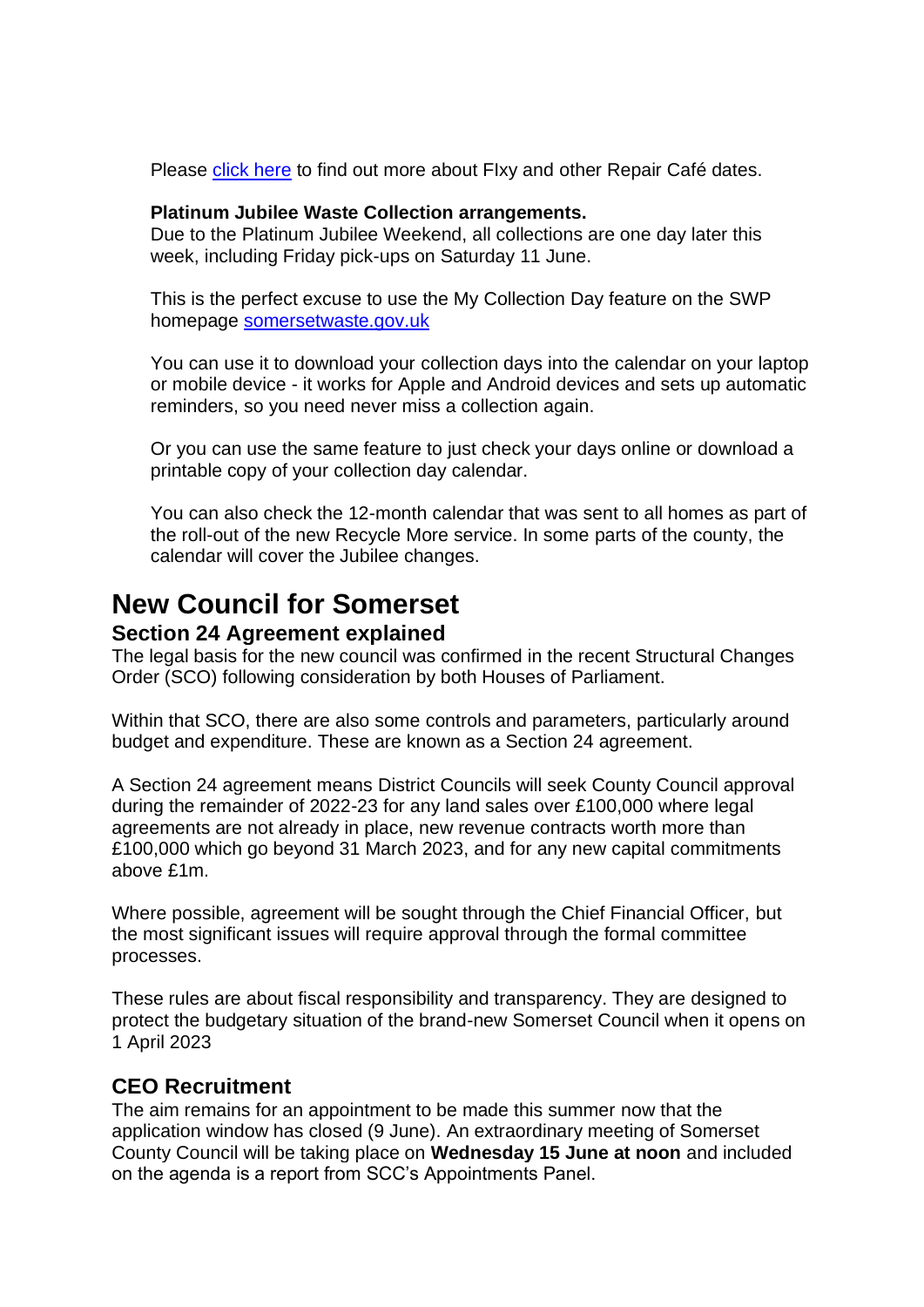This will provide an update on the Chief Executive recruitment process and the terms and conditions regarding the role. The agenda can be [viewed](https://eur01.safelinks.protection.outlook.com/?url=https%3A%2F%2Fdemocracy.somerset.gov.uk%2FieListDocuments.aspx%3FCId%3D137%26MId%3D1641&data=05%7C01%7CTBomanBehram%40somerset.gov.uk%7C08c804fdaa7f4b5468fb08da49f1df6c%7Cb524f606f77a4aa28da2fe70343b0cce%7C0%7C0%7C637903601019008432%7CUnknown%7CTWFpbGZsb3d8eyJWIjoiMC4wLjAwMDAiLCJQIjoiV2luMzIiLCJBTiI6Ik1haWwiLCJXVCI6Mn0%3D%7C3000%7C%7C%7C&sdata=YFqTdgw%2Fy0OZHoZv%2BQzU3hgLmiDxtE0zI8v0Fd79H18%3D&reserved=0) here and the meeting will also be broadcast.

## **Partner Engagement – Key messages from other Public Service Areas Somerset County Council (SCC) SCC Highway Maintenance Update**

Very good weather this week has allowed the Highways Team to complete a large number of safety works and the planned works have continued well.

The verge maintenance works on the A and B road networks have now completed and the team are moving on to the C and D road networks.

This week SCC Highways have successfully completed 229 Safety Defect repairs in the SWT Area (221 in Taunton and 28 in West Somerset).

#### **New works for week commencing 13 June 2022 are:**

- Replacing post and rail fencing **Cothelstone Hill, Bishops Lydeard** (Road closure commencing **13 June 2022** for 15 days)
- **Continuing:** Drainage works at **Chilcombe Lane, Bicknoller**
- Completed**:** Verge Works (concrete channel) at **Blackwater Lane, Wiveliscombe** 30 May to 1 June.
- Completed**:** Drainage works at **Holywell Lake, Wellington**
- Completed**:** Footway works at **Grange Drive Taunton**
- Completed: Works at **Chip Lane & Outer Circle Taunton**
- Completed: Footway resurfacing in at **Bradford on Tone Rd, Taunton**
- Completed: Carriageway patching at **A396 Bridgetown**
- Completed: Pedestrian safety barrier repairs**: Hamilton Road, Hurdle Way and A38 Musgrove entrance – Taunton**
- Completed: Footway resurfacing: **Oaken Ground, Wellington**
- Completed: Carriageway resurfacing preparation works **Cher, Minehead**
- Completed: Repair of sinkhole in **Duke Street Taunton**
- Completed**:** Changing of speed limit signs **Stoke St Gregory Taunton**
- Completed: footway resurfacing works in **Bishops Lydeard at Darby Way** and at **King George Road, Minehead.**

For information on highway maintenance works and to stay up to date visit [www.travelsomerset.co.uk](http://www.travelsomerset.co.uk/) or follow [@TravelSomerset](https://twitter.com/search?q=%40TravelSomerset&src=recent_search_click) on Twitter.

#### **Reporting a problem on the road**

Alerting SCC to potholes or a host of other problems on the road is now easier and quicker – and you can track its progress after you've reported it.

Gone is the need to make phone calls or send emails - thanks to a new upgraded online system with an improved interactive map, members of the public can report a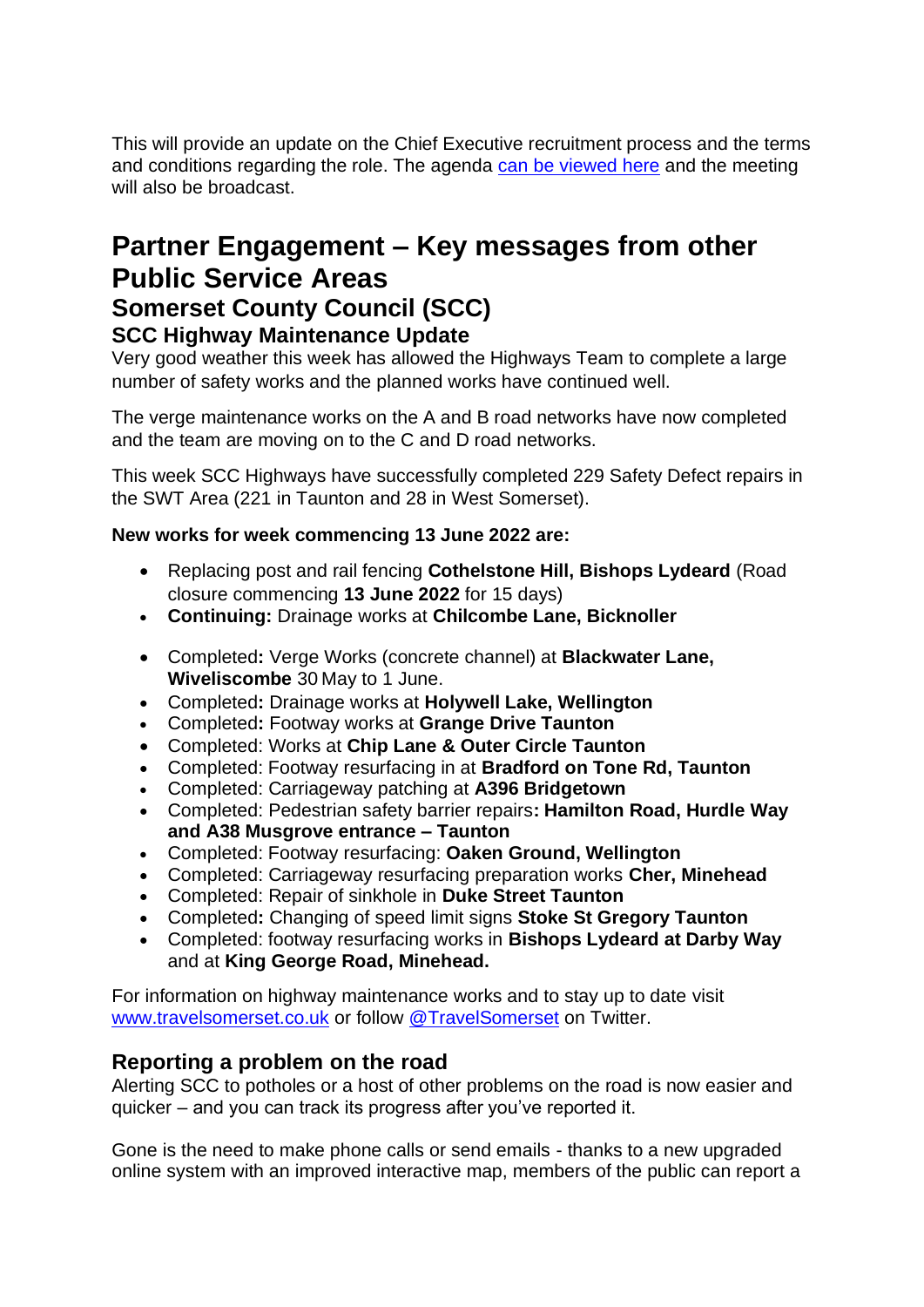problem 24/7 and the Highways team will get on the case. From potholes, blocked drains and broken manhole covers, to overgrown vegetation, damaged pavements or cycle paths, faulty traffic lights or missing markings - they can all be reported in just minutes from a smartphone, tablet or computer.

The full range and how to report is available here [www.somerset.gov.uk/roads-and](http://www.somerset.gov.uk/roads-and-transport/report-a-problem-on-the-road/)[transport/report-a-problem-on-the-road/.](http://www.somerset.gov.uk/roads-and-transport/report-a-problem-on-the-road/)

The new development means that if you're reporting a fault, you can now track its progress. If it's safe to pull over, all you need to do is take a quick picture of the fault, then visit the Report It site on your phone, answer a few simple questions and upload your picture. You'll be sent a link which enables you to track its progress.

Please [click here](https://somersetnewsroom.com/2021/12/13/reporting-a-problem-on-the-road-is-now-a-hole-lot-easier/) to read the full press release.

#### **Think Travel Can Help**

A new one-stop travel information website has been launched by Somerset County Council to support more local people to access public and community transport.

If you don't own a car - or want to leave it at home and travel more sustainably, Think Travel can help you with your transport options. Whether it's getting to the doctors, shops, travelling to work, college, or school, or just into town to meet friends or family, the new travel planner shows you what's available. It covers public transport, community transport, the Slinky demand responsive transport service and car sharing.

To start your search, all you need to do is enter your journey start point and destination in the planner and Think Travel will find the available options for you. As well as information on train and bus services, there's also a dedicated car sharing notice board you can sign up to, where offers or requests for car sharing journeys can be posted.

The aim is to grow this facility and encourage local car sharing networks to evolve. You can check out "Think Travel" here: [https://somerset.thinktravel.info](https://somerset.thinktravel.info/)

## **Exmoor National Park Authority (ENP) Storm Wrecked Exmoor Coast Path Reopens**

A three-month clear-up operation to reinstate the South West Coast Path along Exmoor National Park's 35-mile heritage coastline was concluded just in time for the sunny Jubilee bank holiday weekend.

National Park rangers were forced to close and divert more than 20 paths across the National Park, including a long stretch of more than 5-miles of the iconic South West Coast Path, after the February storms left long sections treacherous and impassable. They rallied together with local landowners, contractors, communities and the National Trust, who own large stretches of the coast, to undertake a massive clear up operation.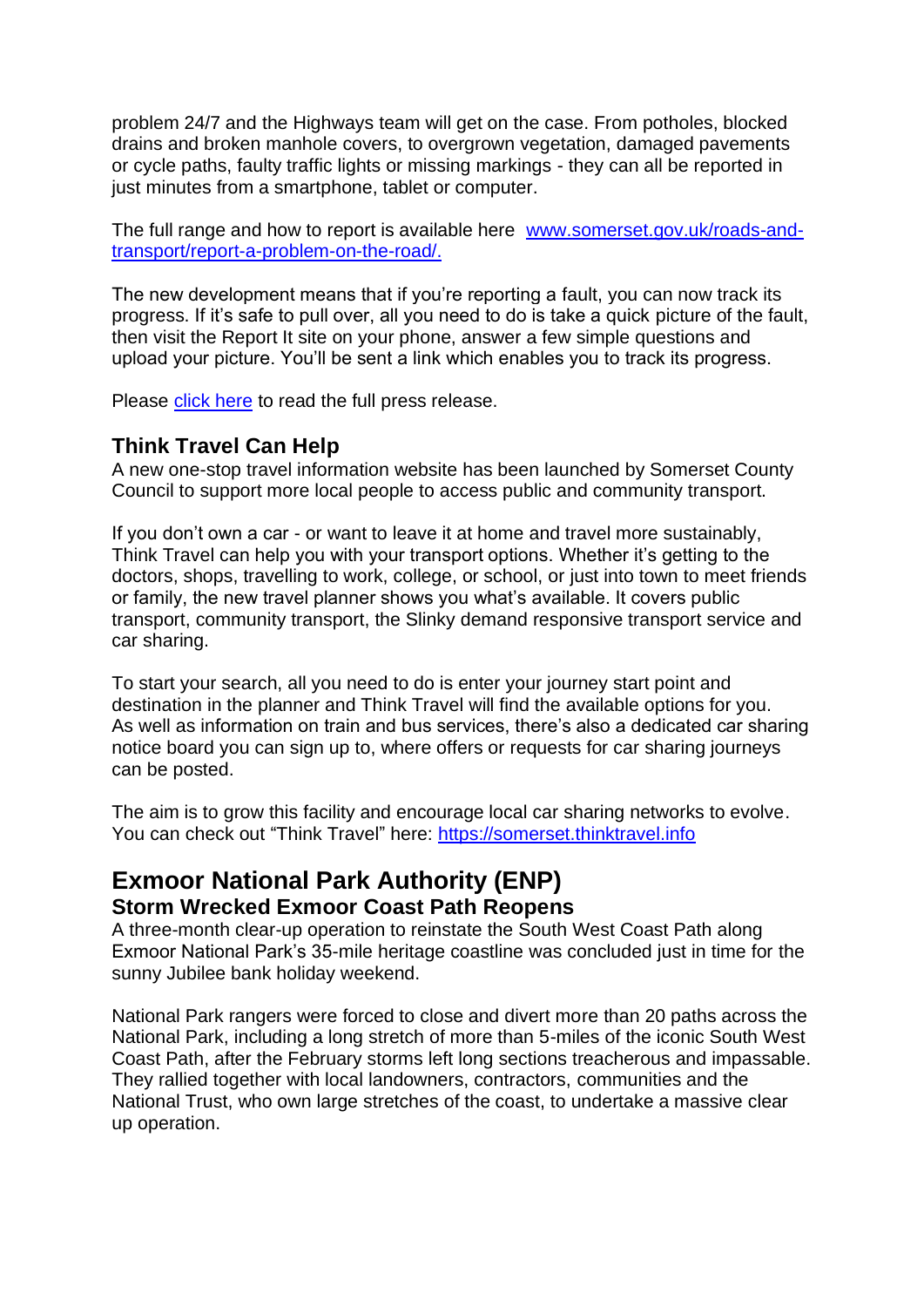Some of the most challenging work involved a remote 3-mile section between Culbone Church, near Porlock, and Desolate, near Lynmouth. This included deploying mini diggers along narrow stretches of high coastal woodland, after lifting root balls and fallen trees tore out sections of the path.

The [South West Coast Path Association](https://r20.rs6.net/tn.jsp?f=001hbXv14rSfg8gUDCVVEZbo-VDmJbj5PEHu1fmru8x619Tzo6cPhqeVAW7hzTeKLkjexbID1b8ddBpwDMu7uD4QG7MWaym-KZ4tQ-hy7DQ7M4GU2QUyqqPFXp0fsfwahu6VwEwLYM-uCh5kUaYAkKDccaRO5Glwh1xO-ulaczzVU6wEvaxJbUZMBHQP1YEzQ9gVa33Cy-JYdPr26gL-sNee_EQj6jnj71FjNjsF_9YQPaPgsz7nRI3Hl5Sna3g-5Hu&c=r7ZBngH02thajPfmfghX8Xpa4NuYjlPQDZXdkpqqpLLbsgpeISLUtA==&ch=BDYC30Q4pf1pCopZXZSnPfL2rZCy5g6mMABdaMup3Wpz8kC51_xNnA==) has responded by launching a special appeal to help cover the cost of the damage, estimated at between £15,000 and £25,000.

Please [click here](https://myemail.constantcontact.com/News-from-Exmoor-National-Park--STORM-WRECKED-EXMOOR-COAST-PATH-REOPENS.html?soid=1102765974837&aid=VSb-R1nObLg) to read the full press release.

## **Quantock Hills AONB**

#### **Please keep dogs on leads**

Just a reminder that it is a legal requirement to keep your dogs on a lead on open access land between 1 March and 31 July.

The Quantock Hills has an abundance of lovely dog walks, although you'll need to be mindful of wildlife and livestock. Please keep dogs on a short lead to avoid disturbing ground nesting birds and help to protect ewes and lambs.

#### **RSPB England**

Here's a great little [video](https://www.facebook.com/watch?v=1276430912878670) from [RSPB England](https://www.facebook.com/RSPBEngland) about ground nesting birds and how we can help to give them space to breed safely.

## **HM Coastguard Watchet**

#### **Multi Agency Rescue at St Audries Beach**

On Thursday 9 June at 1.20pm the team were tasked with the locating of and evacuation of an elderly male with a serious lower leg injury from the shoreline at [St](https://www.facebook.com/St-Audries-Bay-252392108837788/?__cft__%5b0%5d=AZWUrRvaJ17HVktwQ4z79CNHLZylufEqTngedi1vjbPIDRRaGn8d8tv7Z5g75ojqa3YYD5cPPLqXprhXdFbWYFjRJRMNWhSrbTwaFaQFBcdHNrV4xiqnaFeE4UWEw7MnWdu9eA1Nnx3CYweom4uTVT7fjToq9Dpjcimb-46o15uNRA&__tn__=kK-R) [Audries](https://www.facebook.com/St-Audries-Bay-252392108837788/?__cft__%5b0%5d=AZWUrRvaJ17HVktwQ4z79CNHLZylufEqTngedi1vjbPIDRRaGn8d8tv7Z5g75ojqa3YYD5cPPLqXprhXdFbWYFjRJRMNWhSrbTwaFaQFBcdHNrV4xiqnaFeE4UWEw7MnWdu9eA1Nnx3CYweom4uTVT7fjToq9Dpjcimb-46o15uNRA&__tn__=kK-R) Bay.

Arriving on the beach close to the waterfall, members of HM Coastguard Watchet joined South Western Ambulance Service NHS [Foundation](https://www.facebook.com/swasFT/?__cft__%5b0%5d=AZWUrRvaJ17HVktwQ4z79CNHLZylufEqTngedi1vjbPIDRRaGn8d8tv7Z5g75ojqa3YYD5cPPLqXprhXdFbWYFjRJRMNWhSrbTwaFaQFBcdHNrV4xiqnaFeE4UWEw7MnWdu9eA1Nnx3CYweom4uTVT7fjToq9Dpjcimb-46o15uNRA&__tn__=kK-R) Trust paramedics who were already tending to the casualty. The team assisted them with packaging the injured male onto the Cliff Rescue Stretcher.

With the flooding tide not far from the scene, the decision was made to stand down the incoming Coastguard Rescue Helicopter and instead carry him immediately off the beach.

The team were joined on the beach by members of HM [Coastguard](https://www.facebook.com/HMCoastguardMinehead/?__cft__%5b0%5d=AZWUrRvaJ17HVktwQ4z79CNHLZylufEqTngedi1vjbPIDRRaGn8d8tv7Z5g75ojqa3YYD5cPPLqXprhXdFbWYFjRJRMNWhSrbTwaFaQFBcdHNrV4xiqnaFeE4UWEw7MnWdu9eA1Nnx3CYweom4uTVT7fjToq9Dpjcimb-46o15uNRA&__tn__=kK-R) Minehead and crew from [Minehead](https://www.facebook.com/Minehead-Lifeboat-Station-135294299868669/?__cft__%5b0%5d=AZWUrRvaJ17HVktwQ4z79CNHLZylufEqTngedi1vjbPIDRRaGn8d8tv7Z5g75ojqa3YYD5cPPLqXprhXdFbWYFjRJRMNWhSrbTwaFaQFBcdHNrV4xiqnaFeE4UWEw7MnWdu9eA1Nnx3CYweom4uTVT7fjToq9Dpjcimb-46o15uNRA&__tn__=kK-R) Lifeboat Station as well as the paramedics from the [Dorset](https://www.facebook.com/DSAIRAMBULANCE?__cft__%5b0%5d=AZWUrRvaJ17HVktwQ4z79CNHLZylufEqTngedi1vjbPIDRRaGn8d8tv7Z5g75ojqa3YYD5cPPLqXprhXdFbWYFjRJRMNWhSrbTwaFaQFBcdHNrV4xiqnaFeE4UWEw7MnWdu9eA1Nnx3CYweom4uTVT7fjToq9Dpjcimb-46o15uNRA&__tn__=-%5dK-R) and Somerset Air [Ambulance](https://www.facebook.com/DSAIRAMBULANCE?__cft__%5b0%5d=AZWUrRvaJ17HVktwQ4z79CNHLZylufEqTngedi1vjbPIDRRaGn8d8tv7Z5g75ojqa3YYD5cPPLqXprhXdFbWYFjRJRMNWhSrbTwaFaQFBcdHNrV4xiqnaFeE4UWEw7MnWdu9eA1Nnx3CYweom4uTVT7fjToq9Dpjcimb-46o15uNRA&__tn__=-%5dK-R) which had landed in a nearby field on the clifftop.

With minutes to spare the injured male was clear of the water and stretchered off the beach to the landing site, from where he was conveyed to hospital.

Another great example of Joint Emergency Services Interoperability Principles, (**JESIP)** teamwork.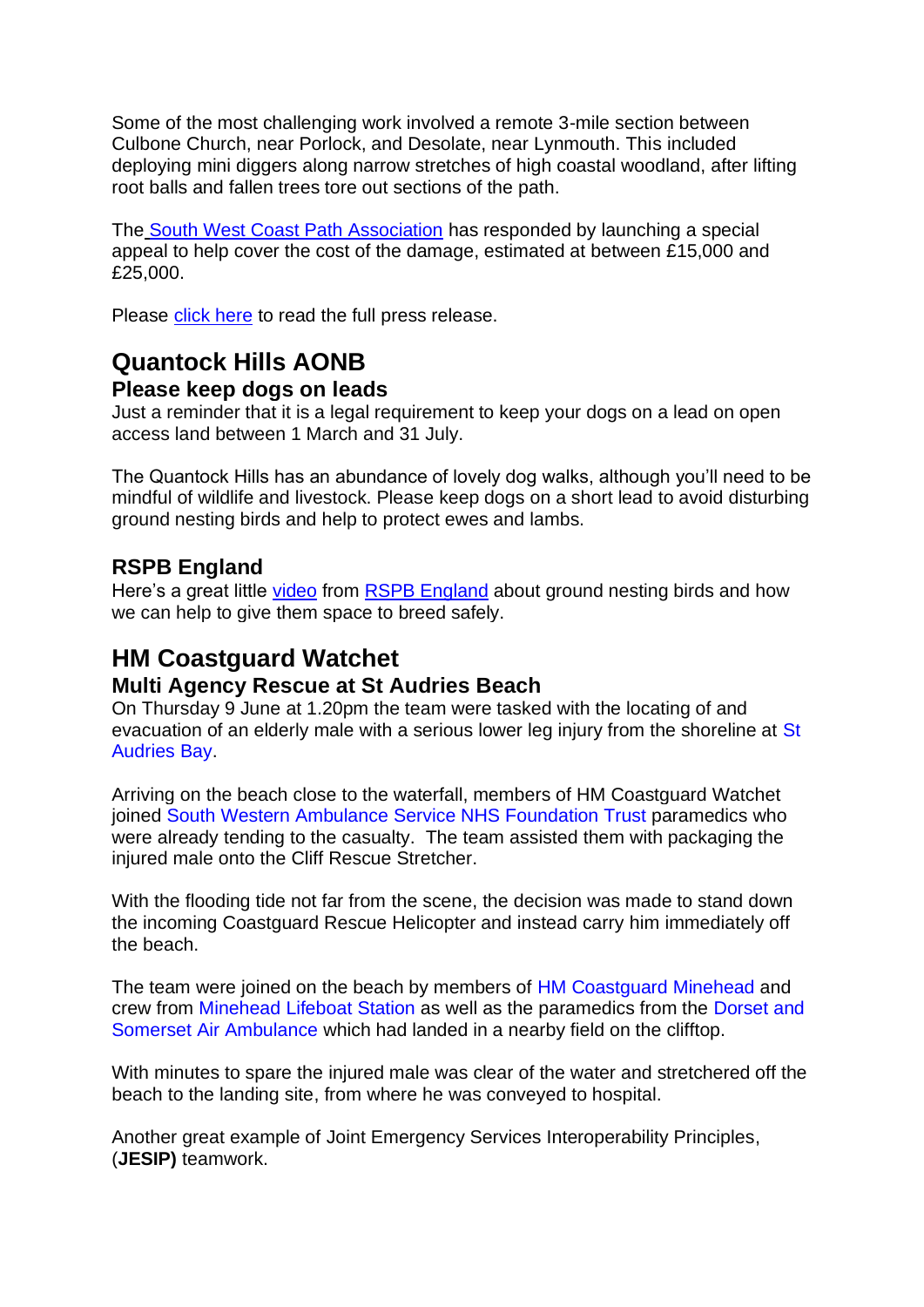Remember in a coastal emergency to dial 999 and ask for the coastguard.

## **Community Support – What help is out there? Voluntary and Community Sector Support**

#### **Somerset Activity Sports Partnership (SASP) Latest national activity survey reveals disabled people feel forgotten in recovery**

National charity Activity Alliance is calling for greater priority for disabled people as the country recovers from the pandemic. This week, the leading voice for disabled people in sport and activity releases their latest Annual Disability and Activity Survey. It highlights the worrying effects on the nation's disabled population and the need for urgent attention to tackle growing inequalities. The full report is available to view at [www.activityalliance.org.uk/annual-survey.](http://www.activityalliance.org.uk/annual-survey)

Please [click here](https://www.sasp.co.uk/news/2022/06/latest-national-activity-survey-reveals-disabled-people-feel-forgotten-in-recovery) to read the full press release.

#### **Spark Somerset Volunteer Coordinator Forums**

Spark's online Volunteer Coordinators Forums are a chance to network, share ideas, discuss best practice in volunteer management and more. They are open to anyone whose role includes working with and supporting volunteers, whether paid or voluntary.

The next Forum will take place on **16 June,** with further meetings on 15 September and 8 December. [Please click here](https://www.eventbrite.co.uk/e/volunteer-coordinator-forum-tickets-251326342857) to find out more and book a place.

### **Community Council for Somerset (CCS) Carers Week 2022 – Visible, Valued and Supported**

Carers Week is the 6 – 12 June 2022. Somerset Carers, a free support service for unpaid Carers, has a week full of treats and activities especially for Carers in Somerset. This year's Carers Week theme is: **Visible, Valued and Supported.**

Caring for others is very rewarding, but can be challenging, overwhelming and lonely at times. In Somerset alone it is estimated there are over 66,000 unpaid Carers. Many people might not recognise that they are a Carer to another person, as they provide care out of kindness or love. Somerset Carers (provided by the Community Council for Somerset – CCS and funded by Somerset County Council and Somerset NHS Foundation Trust) has a dedicated team of CCS Village Agents who support **Carers** 

What is a Carer? Have you ever wondered if the help you give someone else could count you as a Carer?

According to the NHS website, a Carer is anyone, including children and adults who looks after a family member, partner or friend who needs help because of their illness, frailty, disability, a mental health problem or an addiction and cannot cope without their support. The care they give is unpaid.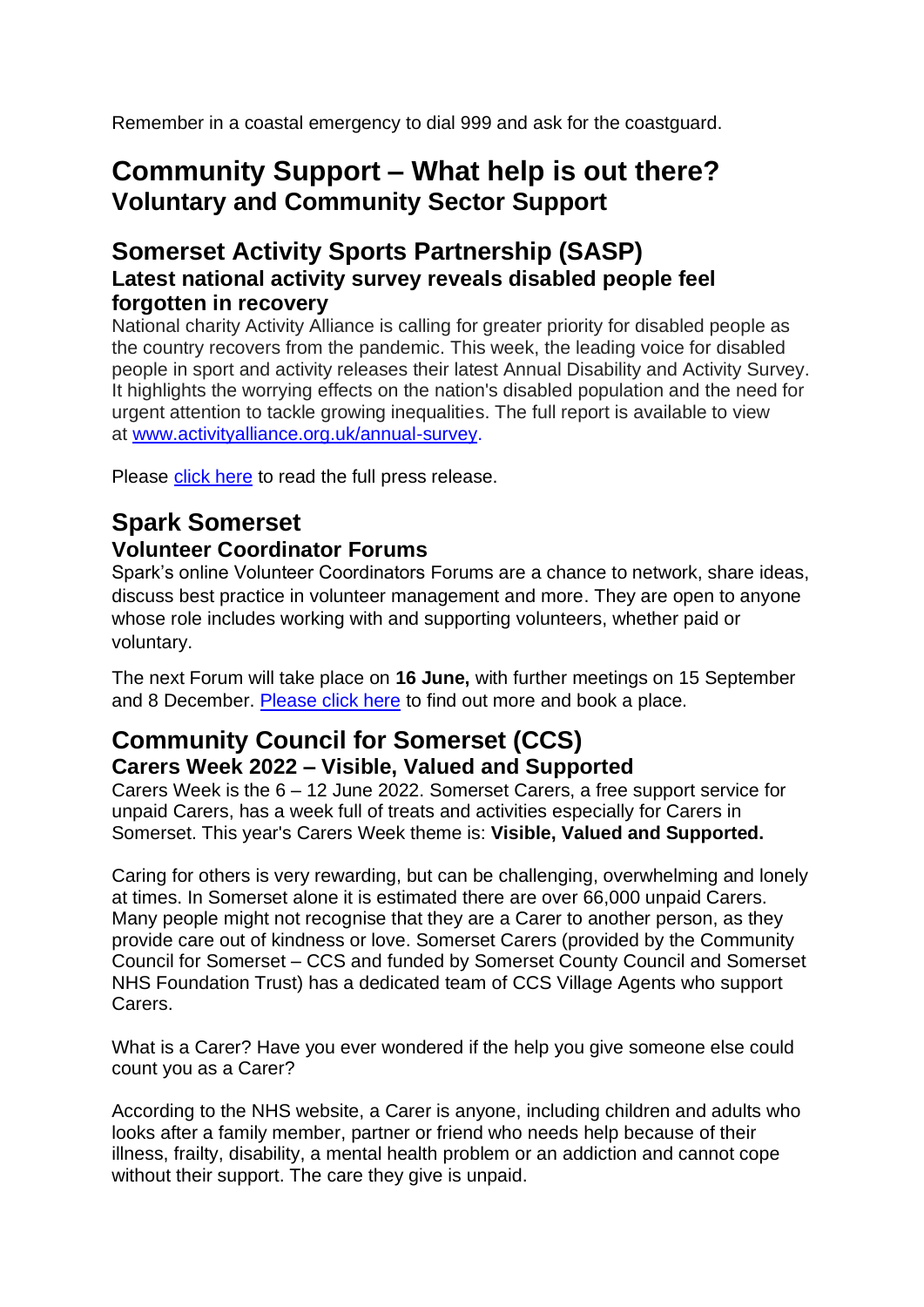To contact Somerset Carers, call the freephone advice line 0800 31 68 600. You can also visit the website [www.somersetcarers.org](http://www.somersetcarers.org/) which has a live chat facility, newsletters and booklets for Carers in Somerset. Alternatively, you can text CARER to 78070 and a Village Agent will call you back.

## **West Somerset Food Cupboard (WSFC) The Local Pantry**

The Pantry has now been running for 4 weeks and is proving a great success. Every Tuesday morning the WSFC receives a delivery of surplus supermarket food from FareShare South West. The team leaps into action sorting and dividing up the food ready for the 30 member households to collect in the afternoon.

It's a quick turnaround but means that fresh food gets from FareShare's chiller van to WSFC's chiller cabinets and then straight to household fridges and dinner tables as quickly as possible and at minimum cost to members. The 30 places available were all taken up by the end of week 2 and there is now a waiting list. Places become available as people's circumstances change, and all members are encouraged to give up their place at 6 months so that others can benefit from this opportunity.

The [WSFC Facebook page](https://www.facebook.com/WSfoodcupboard/) is also regularly updated and is a great way of sharing ideas about what can be done with the fresh food received.

Please [click here](https://www.wsfoodcupboard.org.uk/about/) to find out more about the project and sign up for the monthly newsletter.

## **Lendology**

#### **Council-funded loans help homeowners towards net zero**

With the current climate emergency, homeowners may be wondering what they can do to support a reduction in carbon emissions. The rising costs of energy also means many are wondering how to cut their utility bills.

Many homes in the UK struggle to retain heat because of their age and poor energy efficiency, as well as how they are heated. Whether looking to invest in renewable technologies such as solar or heat pumps, or to install energy-saving measures, homeowners may be eligible for an energy efficiency loan to help fund the upfront cost.

Working in partnership with Social Enterprise lender, [Lendology,](https://www.lendology.org.uk/) SWT provides accessible finance in the form of low interest loans to homeowners wishing to increase their energy efficiency.

Please [click here](https://www.somersetwestandtaunton.gov.uk/news/council-funded-loans-help-homeowners-towards-net-zero/) to read the full press release.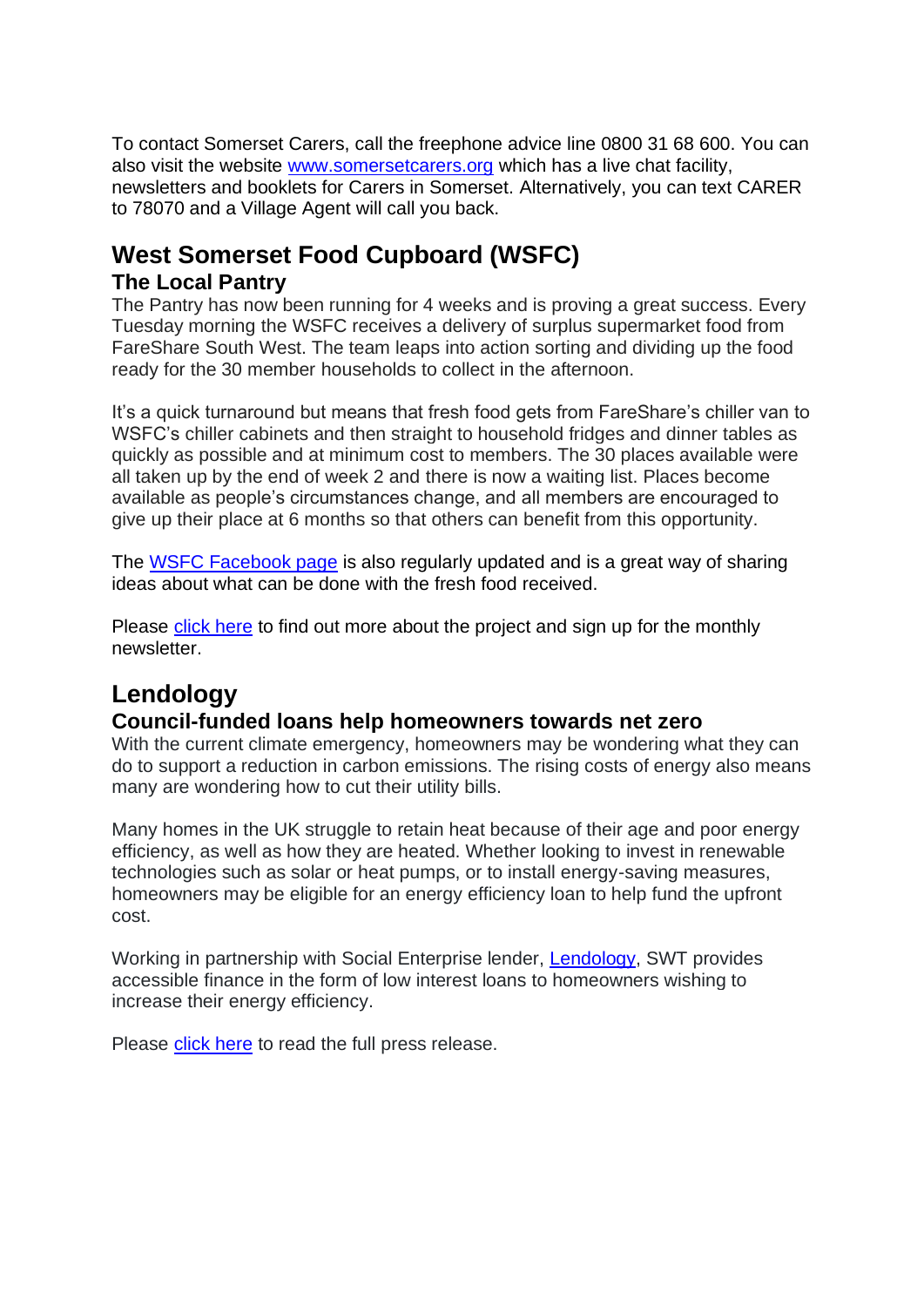## **Health and Welfare SCC Public Health Impact of the Pandemic Survey**

Your experience of living through the pandemic is important, as the pandemic has changed many aspects of life and has impacted us all in different ways. [This](https://forms.office.com/pages/responsepage.aspx?id=BvYktXr3okqNov5wNDsMzh5k5RcySRhPsihpZmpi88RUNE1OUzBXSTNNWENEWko1TUNONEsyQlNZSC4u)  [survey](https://forms.office.com/pages/responsepage.aspx?id=BvYktXr3okqNov5wNDsMzh5k5RcySRhPsihpZmpi88RUNE1OUzBXSTNNWENEWko1TUNONEsyQlNZSC4u) aims to find out your experiences of the impact of COVID-19 and adjusting back to "normal" life now that there are no longer any restrictions.

The results of this survey will help SCC to inform the public health schemes that will support groups of people in this next phase of the pandemic. There are no right or wrong answers. Your responses to this survey will be completely confidential and securely stored, in accordance with the General Data Protection Regulation (GDPR). No information that will identify you as an individual will be recorded in any reports.

#### **New COVID-19 Dashboard**

As a result of recent changes to policy, the number of detected cases alone no longer provides an accurate or consistent indication of the prevalence of COVID-19 in our community.

As a result of this, detailed cases data such as the map and district level figures have been removed from the SCC and NHS in Somerset Dashboard. Cases are still shown on the chart; however, it now includes additional information (ONS Prevalence\*) that may give a better indication of the actual number of people with COVID. Testing data has also been added to provide further context.

The hospital admissions data also now includes mechanical ventilation bed patients who are positive as a better indicator of serious illness being treated. The OPEL level on this page provides a snapshot of how the health and care system overall is managing.

[The vaccination page](https://www.somerset.gov.uk/coronavirus/coronavirus-vaccinations/) now provides more overall strategic vision of how the vaccination programme has been implemented and provides an indication of the effective level of immunity provided to our community by boosters and third doses. The current version of the dashboard can be accessed at any time [here](https://www.somerset.gov.uk/covid-19-dashboard/).

#### **Living safely with respiratory infections including COVID-19**

The [Government has published important advice](https://newsletters.onyx-sites.io/?mailpoet_router&endpoint=track&action=click&data=WyI2NjM2IiwidHRzeGVycTFtamtrY29nMGtvOGcwZ2trODRvZ2t3YzAiLCIxNDE5IiwiMTA5MGQ5NzhlMTg5IixmYWxzZV0) for people with symptoms of respiratory infections, such as COVID-19; people with a positive COVID-19 test result and their contacts; and advice on safer behaviours for everyone.

There are simple things you can do in your daily life that will help reduce the spread of COVID-19 and other respiratory infections, such as flu and protect those at highest risk.

Things you can choose to do are:

- Get vaccinated.
- Wear a face covering or a face mask.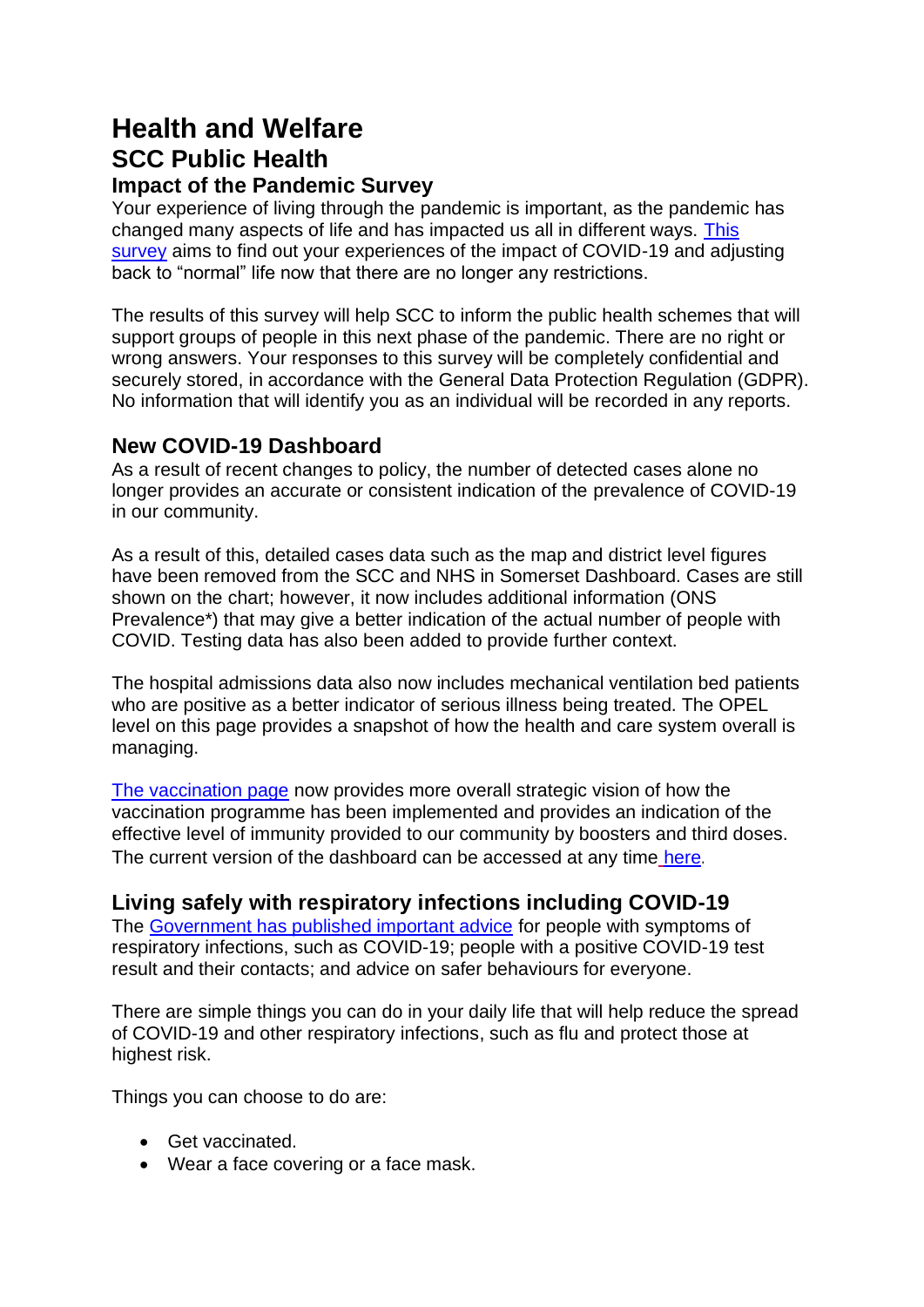- Let fresh air in if meeting others indoors.
- Stay at home if you have [symptoms](https://newsletters.onyx-sites.io/?mailpoet_router&endpoint=track&action=click&data=WyI1MjEiLCIxbWRhbWxvZnRhbjRnb2d3ODRrZ2s0azhzOHdzd3c0YyIsIjE0MTciLCI3MDMyNWYxYzNmODEiLGZhbHNlXQ)
- Cover your coughs and sneezes
- Practise good hygiene:

If you have symptoms of a respiratory infection, such as COVID-19, and you have a high temperature or do not feel well enough to go to work or carry out normal activities, you are advised to try to stay at home and avoid contact with other people.

Please [click here](https://www.gov.uk/guidance/people-with-symptoms-of-a-respiratory-infection-including-covid-19#what-to-do-if-you-have-symptoms-of-a-respiratory-infection-including-covid-19-and-have-not-taken-a-covid-19-test) to read the guidance on what to do if you have symptoms but have not taken a test.

#### **Need to seek help?**

If you, or someone you know are feeling like things are too much, please know that you / they don't have to be alone. Here are some numbers of organisations that can help:

- Samaritans 116 123
- CALM 0800 58 58 58
- ChildLine 0800 1111
- Anxiety UK 03444 775 774
- Mind 0300 123 3393
- Somerset Domestic Abuse helpline 0800 69 49 999

## **Crime / Safeguarding**

## **Crimestoppers**

#### **"What would you do?"**

This is a programme to raise awareness of crime affecting children, young people and their families in our communities. It gives them a voice about how they feel about crime and skills to be resilient against it; whilst giving communities messages on how to report and how to access help. The clear message of Crimestoppers is helping communities to speak up, stop crime and stay safe whilst remaining 100% anonymous. Always.

Crimestoppers is looking forward to bringing their showcase of 'What Would You Do?' with Danesfield School, Williton to the Regal Theatre, Minehead on **Monday 20 June, 6-8pm**. It promises to be very powerful indeed, and the children are working so hard on it.

Invitations to watch will be out soon via Eventbrite but the team are keen to have some community agencies involved to meet and greet families and let them know what help is available should they need it.

Please contact [Karen.MacDonald@crimestoppers-uk.org](mailto:Karen.MacDonald@crimestoppers-uk.org) if you have a stand or person who would like to take part in the meet and greet between 5.30 – 6.15pm on the 20 June at the Regal Theatre, Minehead.

Please [click here](https://crimestoppers-uk.org/about-the-charity/who-we-work-with/trusts-and-foundations/what-would-you-do?msclkid=33055d7cd07311ec9ad3ebecbc83ac0c) to find out more information about the project.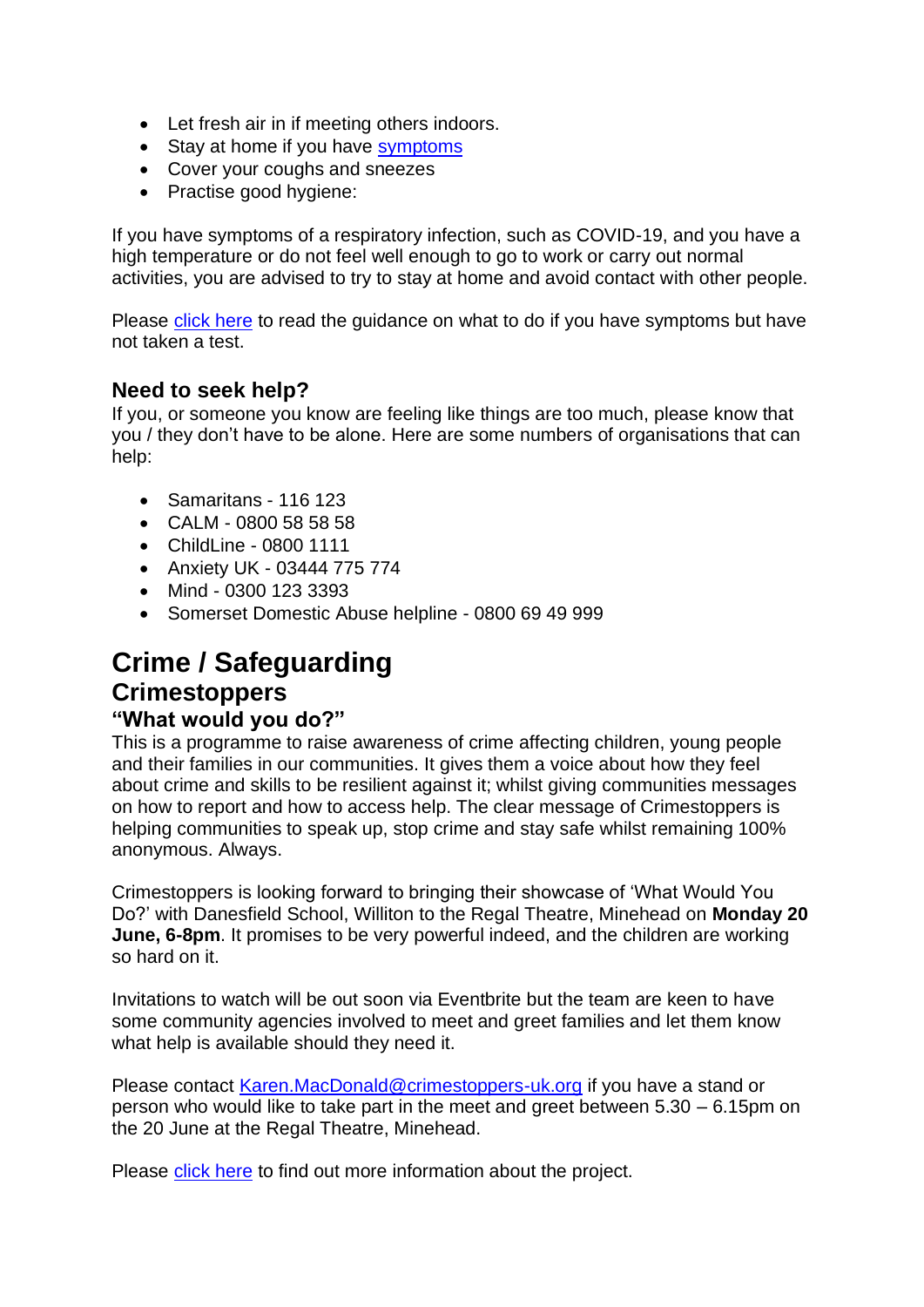## **Action Fraud**

#### **New warning issued as reports of Holiday Fraud skyrockets by more than 120%**

Action Fraud has launched a national awareness campaign to urge the public to think twice before handing over money and personal information when booking holidays.

As travel restrictions become more relaxed, Action Fraud, the national reporting centre for fraud and cybercrime, is warning the public to remain vigilant against holiday fraud when booking flights or accommodation online.

In the financial year 2021/22, Action Fraud received 4,244 reports of holiday and travel related fraud – a substantial increase of over 120% when compared to the previous financial year.

Victims reported losing a total of £7,388,353 – an average loss of £1,868 per victim.

Please [click here](https://www.actionfraud.police.uk/news/new-warning-issued-as-reports-of-holiday-fraud-skyrockets-by-more-than-120) to read the full press release.

# **Avon and Somerset Police (ASP)**

#### **Celebrating Volunteers Week**

In [#VolunteersWeek](https://www.facebook.com/hashtag/volunteersweek?__eep__=6&__cft__%5b0%5d=AZXF1Uxc-1088RqUe-HVT5YHtiiuxSgCzLAhJjsHlNr9_JS_N-38fjfcLSLW0l8-c4nD-32--Bz4O5vO1RkGbHoQo9RW8nwQTwVP_2EVtB1GTOa96pRoitPeZXRX4Kc6Ajn0Yo1ukDzfQfOk7eMUHMO5W_93eU-VU1q5gG5BIWRVI3ptm_UzGhR0zrLnX3DF6VQ&__tn__=*NK-R) ASP want to say thank you to all the Neighbourhood Watch volunteers for keeping our communities safer and helping to prevent crimes.

ASP have 3,900 community watch volunteers, covering over 120k households across Avon and Somerset. These households are all safer because of what the volunteers do.

"When Storm Eunice struck in February this year, our volunteers galvanized into action right across Avon and Somerset, quickly working together to make sure our communities were safe.

This proves that Neighbourhood Watch is not only a fantastic resource for the prevention of crime, but it also provides a way for us to keep people safe in the most challenging of circumstances.

Thank you to all our Neighbourhood Watch volunteers for everything you do." *Liz Hughes, Chief Superintendent Neighbourhoods and Partnerships*

Please [click here](https://www.avonandsomerset.police.uk/apply/neighbourhood-watch-scheme/?fbclid=IwAR1shZY7dS6JiJ65G6Gq4IyA06RoZINNQ2gNPaKbhz-iYFvalQDwRl5P1hE) to find out more about the Neighbourhood Watch Scheme.

#### **For Neighbourhood Policing Updates…**

For regular updates on events/campaigns and what is happening in your area, please keep an eye on the relevant policing Facebook pages detailed below:

- [Minehead and West Somerset Neighbourhood Policing](https://www.facebook.com/aspmineheadwestsomerset)
- [Wellington Neighbourhood Policing](https://www.facebook.com/aspwellington)